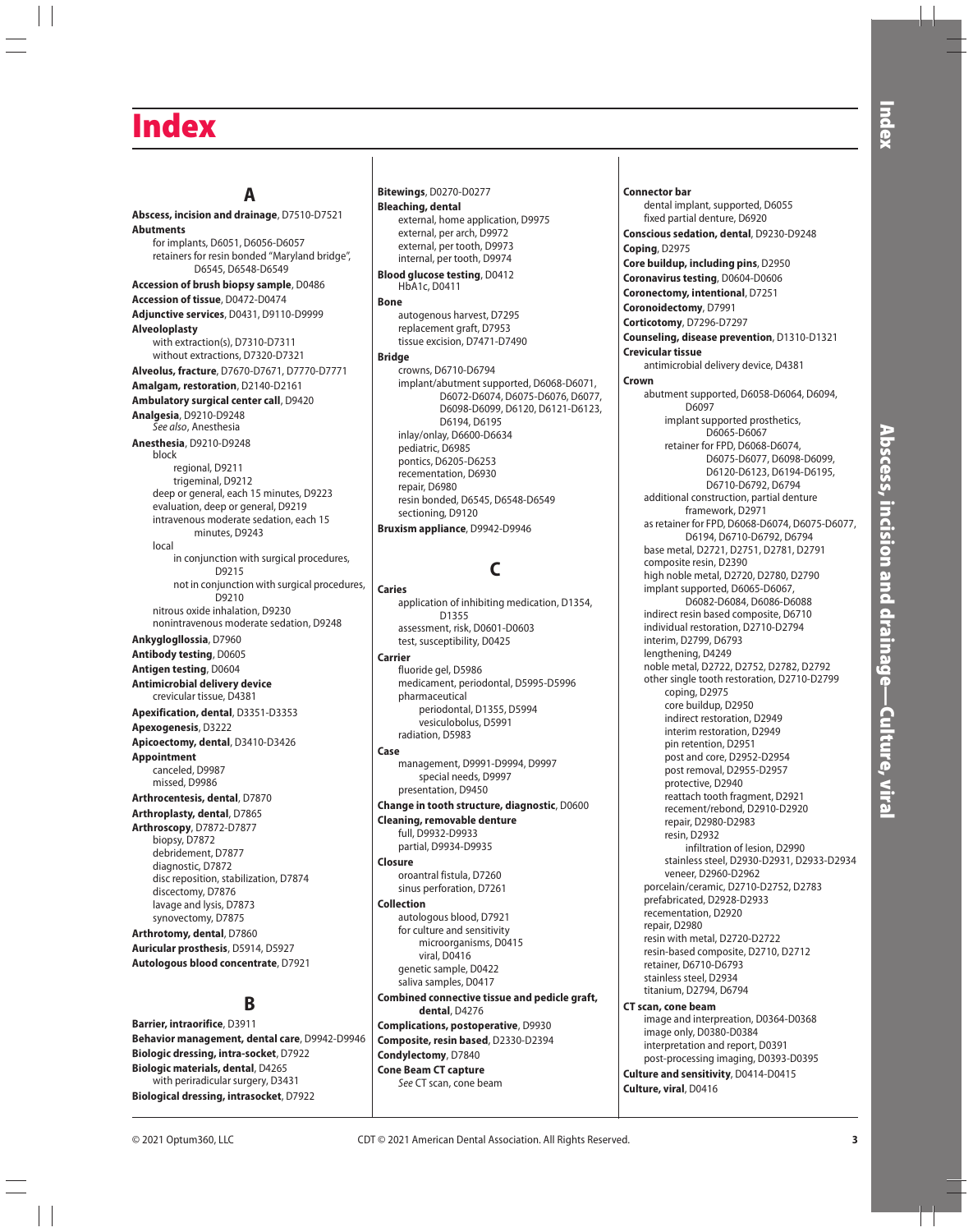Curettage—Hemisection Index

Curettage—Hemisection

**Curettage**, D4240-D4241, D4341-D4342 **Cyst** destruction, soft tissue lesions, D7465

excision, intra-osseous leisons, D7440-D7461 excision, soft tissue lesions, D7410-D7415

**Cytologic** sample collection, D7287 smears, D0480

# **D**

**Debridement** endodontic, D3221 periodontal, D4355 implant peri, D6101-D6102 single, D6081 **Decalcification procedure**, D0475 **Decoronation erupted tooth**, D3921 **Dentures** complete, D5110-D5120 adjustment, D5410-D5422 immediate, D5130-D5140 implant/abutment supported, D6110-D6111, D6114-D6115 interim, D5810-D5811 metal substructure, add, D5876 rebase, D5710, D5720 reline direct, D5730-D5731 indirect, D5750-D5751 repair, D5511-D5520 interim implant/abutment supported, D6118-D6119 overdenture, D5863-D5866 partial implant/abutment supported, D6068-D6071, D6072-D6074, D6075-D6076, D6077, D6098-D6099, D6120, D6121-D6123, D6194, D6195 interim, D5820-D5821 lower, D5212, D5214, D5222, D5224, D5226, D5227 pontics, fixed, D6205-D6253 rebase, D5711, D5721, D5725 reline direct, D5740-D5741 indirect, D5760-D5761 removal, D5282-D5286 repair, D5611-D5671 retainers, fixed, D6545-D6794 sectioning, fixed, D9120 upper, D5211, D5213, D5221, D5223, D5225, D5228 rebase, hybrid prosthesis, D5725 soft liner for removable denture, D5765 **Desensitizing medicine**, D9910 **Desensitizing resin**, D9911 **Destruction of lesion**, D7465 **Device placement** eruption impacted tooth aid, D7283 temporary anchorage, D7294 **Diagnostic services**, D0120-D0502 casts, models, D0470 radiology services, D0210-D0391 **Dietary planning, dental nutrition**, D1310 **Disc repair**, D7852 **Discectomy**, D7850 **Discoloration removal**, D9970 bleaching, D9972-D9975 **Distal shoe appliance**, D1575

**Dressing change, periodontal** unscheduled, D4920

**Dressing, intrasocket biological**, D7922 **Drugs** See HCPCS Level II Table of Drugs prescribed for home use, D9630 parenteral administration single drug, D9610 two or more drugs, D9612 **Dry socket, localized osteitis**, D9930

**E**

apexification/recalcification, D3351-D3353 apiocoectomy, periradicular, D3410-D3470 bologic materials, D3431 endosseous implant, D3460 filling, retrograde, D3430 guided tissue regeneration, D3432 intentional implantation, D3470 root amputation, D3450 with bone graft, D3428-D3429 decoronation/submergence erupted tooth,

**Electron microscopy - diagnostic**, D0481

**Endodontic procedures**, D3110-D3999

treatment, D0140, D9110 **Enamel microabrasion**, D9970 **Enameloplasty**, D9971

> D3921 hemisection, D3920 intraorifice barrier, D3911 isolation with rubber dam, D3910 preparation, canal, D3950 pulp capping, D3110-D3120 pulpotomy, D3220-D3222 regeneration, D3355-D3357 resorbable filling, D3230-D3240 retreatment, D3346-D3348 root resorption

therapy, tooth anterior, D3310 bicuspid, D3320 incomplete, D3332 molar, D3330

**Equilibration**, D9951-D9952

**Evaluation**, D0120-D0180 dental, D0120-D0180

**Eruption, tooth**

**Excision**

lesion

torus

**Exposure**

surgical repair, D3471-D3473

perforation defect, D3333 root canal obstruction, D3331

exposure, unerupted tooth, D7280 surgical mobilization, D7282

fo pre-orthodontic treatment, D8660

hyperplastic tissue, D7970

pericoronal gingiva, D7971 salivary gland, D7981 **Exostosis (tuberosity) removal** lateral, D7471

osseous tuberosity, D7485

mandibularis, D7473 palatinus, D7472

anatomical crown, D4230-D4231 unerupted tooth, D7280

reduction of fibrous tuberosity, D7972

benign, D7410-D7412

**Emergency**

**Extractions**, D7111-D7140 surgical, D7210-D7250 **Extraoral films**, D0250-D0251, D0310-D0391

### **F**

surgical exposure root surface, D3501-D3503 device placement for impacted tooth, D7283 malignant, D7413-D7415, D7440-D7441 **Facial bone radiographic survey**, D0250 2D oral/facial, D0350 extraoral posterior archesE0251 **Fiberotomy, dental, transeptal**, D7291 **Fibroma excision**, D7410-D7412 **Film/radiograph**, D0210-D0391 radiographic, dental, D0210-D0340 **Fissurotomy**, D9971 **Fixation device, not fracture related**, D7998 **Fixed partial dentures (bridges), retainers** crowns, D6710-D6794 implant/abutment support, D6068-D6077, D6194 inlay/onlay, D6600-D6634 pediatric, D6985 pontics, D6205-D6253 recementation, D6930 repair, D6980 resin bonded, D6545, D6548-D6549 sectioning, D9120 **Flap, gingival**, D4240-D4241 apically positioned, D4245 **Flexible base partial denture**, D5225-D5226 **Flipper, dental prosthesis**, D5820-D5821 **Fluoride** custom tray/gel carrier, D5986 dispensing for home use, D9630 topical, D1206 varnish, D1206 **Foreign body removal**, D7530-D7540 **Fracture treatment** alveolus, D7670-D7671, D7770-D7771 facial bones, D7680, D7780 malar/zygomatic arch closed, D7650-D7660 open, D7750-D7760 mandible closed, D7640, D7740 open, D7630, D7730 maxilla closed, D7620, D7720 open, D7610, D7710 **Frenectomy/frenotomy (frenulectomy)**, D7961-D7962 **Frenuloplasty**, D7963 **Full mouth series films**, D0210 **G Genetic testing**, D0422-D0423 **Gingiva/gingival** flap, D4240-D4241 gingivectomy, gingivoplasty, D4210-D4212 irrigation, D4921 periocoronal removal, D7971 **Gingivectomy/gingivoplasty**, D4210-D4212 **Glass ionomer (resin restoration)**, D2330-D2394 **Gold foil**, D2410-D2430 **Guided tissue regeneration, dental**, D4266-D4267 with periradicular surgery, D3432

#### **H**

**HbA1c testing**, D0411 **Hemisection**, D3920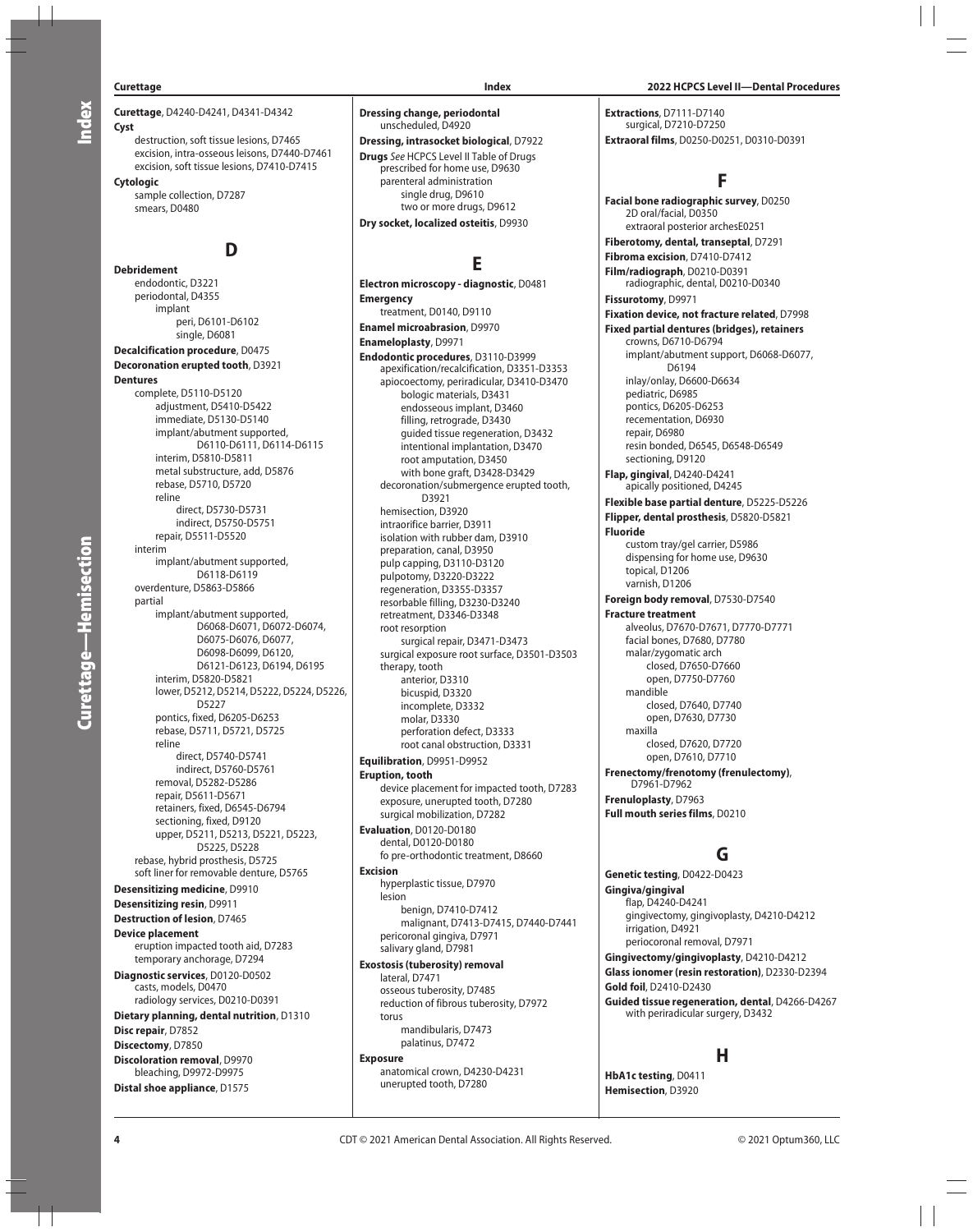**Hospital/ambulatory surgery call**, D9420 **House/nursing home call**, D9410 **Hygiene instruction, oral**, D1330 **Hyperplastic tissue excision**, D7970

**I**

#### **I&D**

extraoral, D7520-D7521 intraoral, D7510-D7511 **Images** capture and interpretation, D0210-D0371 image only, D0380-D0386 interpretation only, D0391 post processing, D0393-D0395 **Immediate dentures**, D5130-D5140, D5221-D5224

**Immunofluorescence** direct, D0482 indirect, D0483

**Impacted tooth, removal**, D7220-D7241 **Impaction**

device placement, D7283 removal, D7220-D7241 **Implant procedures**

abutments, D6051, D6056-D6057 bone graft, D6103-D6104 chin, D7995 craniofacial, D7993 endodontic, D3460 endosteal/endosseous, D6010 eposteal/subperiosteal, D6040 facial, D7995 index, film/surgical, D6190 interim, D6012 maintenance, D6080 mandible, D7996 maxillofacial, D5913-D5937 mini, D6013 other implant service, D6080-D6199 peri-implant bone graft for repair, D6103 debridement, D6101-D6102 removal, D6100 broken retaining screw, D6096 interim component, D6198 repair, D6090-D6091, D6095 scaling and debridement, D6081 second stage surgical access, D6011 supported prosthetics, D6051-D6077 supported retainer, D6098-D6123, D6195 transosteal/transosseous, D6050 zygomatic, D7994

**Implantation/reimplantation, tooth** accidental, D7270 intentional reimplantation, D3470 **In-situ tissue hybridization**, D0479

**Incision and drainage** See I&D

**Infiltration therapeutic drug**, D9613 **Infiltration, sustained release**

for pain control, D9613 **Inhalation analgesia**, D9230

**Inlay, dental** fixed partial denture retainers metallic, D6545-D6615 porcelain/ceramic, D6548-D6609 metallic, D2510-D2530 porcelain/ceramic, D2610-D2630 recement inlay, D2910 resin-based composite, D2650-D2652 titanium, D6624

**Intentional replantation**, D3470

**Interim** abutment, D6051 complete denture, D5810-D5811 implant crown, D6085 partial denture, D5820-D5821 pontic, D6253 retainer crown (FPD), D6793 single crown, D2799 **Internal root repair**

perforation defect, D3333 **Interpretation, diagnostic image** from other practitioner, D0391 **Intra-socket biological dressing**, D7922 **Intraoral radiographs**, D0210-D0240, D0270-D0277 **Intraorifice barrier**, D3911 **Intravenous sedation/analgesia**, D9243

**Irrigation, gingival**, D4921

#### **J**

**Joint reconstruction, osseous**, D7858

#### **L**

**Labial veneer/laminate**, D2960-D2962 **Laboratory services**, D0415-D0999 **Lateral exostosis, removal**, D7471 **LeFort** I osteotomy, D7946-D7947 II osteotomy, D7948-D7949 III osteotomy, D7948-D7949 **Lesions**, D7410-D7465

destruction, D7465 surgical excision odontogenic cyst/tumor, benign, D7450-D7461 soft tissue

> benign, D7410-D7412 malignant, D7413-D7415, D7440-D7441

**Liner, soft**, D5765 **Localized osteitis, dry socket**, D9930 **Lysis and lavage, open**, D7871

# **M**

**Maintenance maxillofacial prosthesis**, D5993 **Malar bone, fracture repair**, D7650, D7660, D7750, D7760 **Malocclusion correction**, D8010-D8999 **Mandible, fracture**, D7630-D7640, D7730-D7740 **Mandibular partial denture**, D5212, D5214, D5226 immediate, D5222, D5224, D5228 **Manipulation under anesthesia**, D7830 **Maryland bridge (resin-bonded fixed prosthesis)** pontic, D6210-D6252 retainer/abutment, D6545, D6548-D6549 **Maxilla, fracture**, D7610-D7620, D7710-D7720 **Maxillary partial denture**, D5211, D5213, D5225 immediate, D5221, D5223, D5227 **Maxillofacial defect, repair**, D7955 **Maxillofacial prosthetics**, D5911-D5999 adjustment and maintenance, D5992-D5993 auricular, D5914, D5927 commissure, D5988 cranial, D5924 fascial, D5911-D5912, D5919, D5925, D5929 moulage, D5911-D5912, D5919 feeding, D5951 fluoride, D5986 mandibular, D5934-D5935

**Maxillofacial prosthetics** — continued nasal, D5912, D5922, D5926 obturator, D5931-D5933, D5936 ocular, D5916, D5923 orbital, D5915, D5928 palatal, D5954-D5955, D5958-D5959 radiation, D5983-D5985 speech, D5952-D5953, D5960 surgical splint, D5988 tent, D5982 trismus, D5937 vesicobullous medicine, D5911

**Medicinal carrier, topical**, D1355, D5991 **Mesial/distal wedge, single tooth**, D4274 **Microabrasion, enamel**, D9970 **Minimal sedation**, D9248 **Missed appointment**, D9986 **Mobilization erupted/malpositioned tooth**, D7282 **Moderate (conscious) sedation**, D9243, D9248 **Moulage, facial**, D5911-D5912 **Mouthguard, athletic**, D9941 **MRI (Magnetic Resonance Imaging)**, D0369, D0385 **Mucosal abnormalities, adjunctive**, D0431

### **N**

**Myotomy, therapeutic**, D7856

**Neoplasms**, D7410-D7465 **Nightguard**, D9942-D9946 **Nitrous oxide, analgesia**, D9230 **Nonintravenous conscious sedation**, D9248 **Nonodontogenic cyst removal**, D7460-D7461 **Nursing home visit**, D9410 **Nutrition, counseling**, D1310

## **O**

**Obturator prosthesis** definitive, D5932 interim, D5936 modification, D5933 surgical, D5931

**Occlusal** adjustment, D9951-D9952 guard adiustment, D9943 hard full arch, D9944 partial arch, D9946 reline/repair, D9942 soft, full arch, D9945 image, D0240 orthotic device, D7880

adjustment, D7881 **Occlusion/analysis**, D9950 **Odontogenic cyst, removal**, D7450-D7451 **Odontoplasty (enameloplasty)**, D9971 **Office visit**, D0120-D0180, D9430-D9440

after hours, D9440 observation, D9430 **Onlay**

fixed partial denture retainer, metallic, D6610-D6615, D6634 metallic, D2542-D2544 porcelain/ceramic, D2642-D2644 resin-based composite, D2662, D2664 titanium, D6634

**Operculectomy**, D7971

**Oral and maxillofacial surgery**, D7111-D7999

**Index**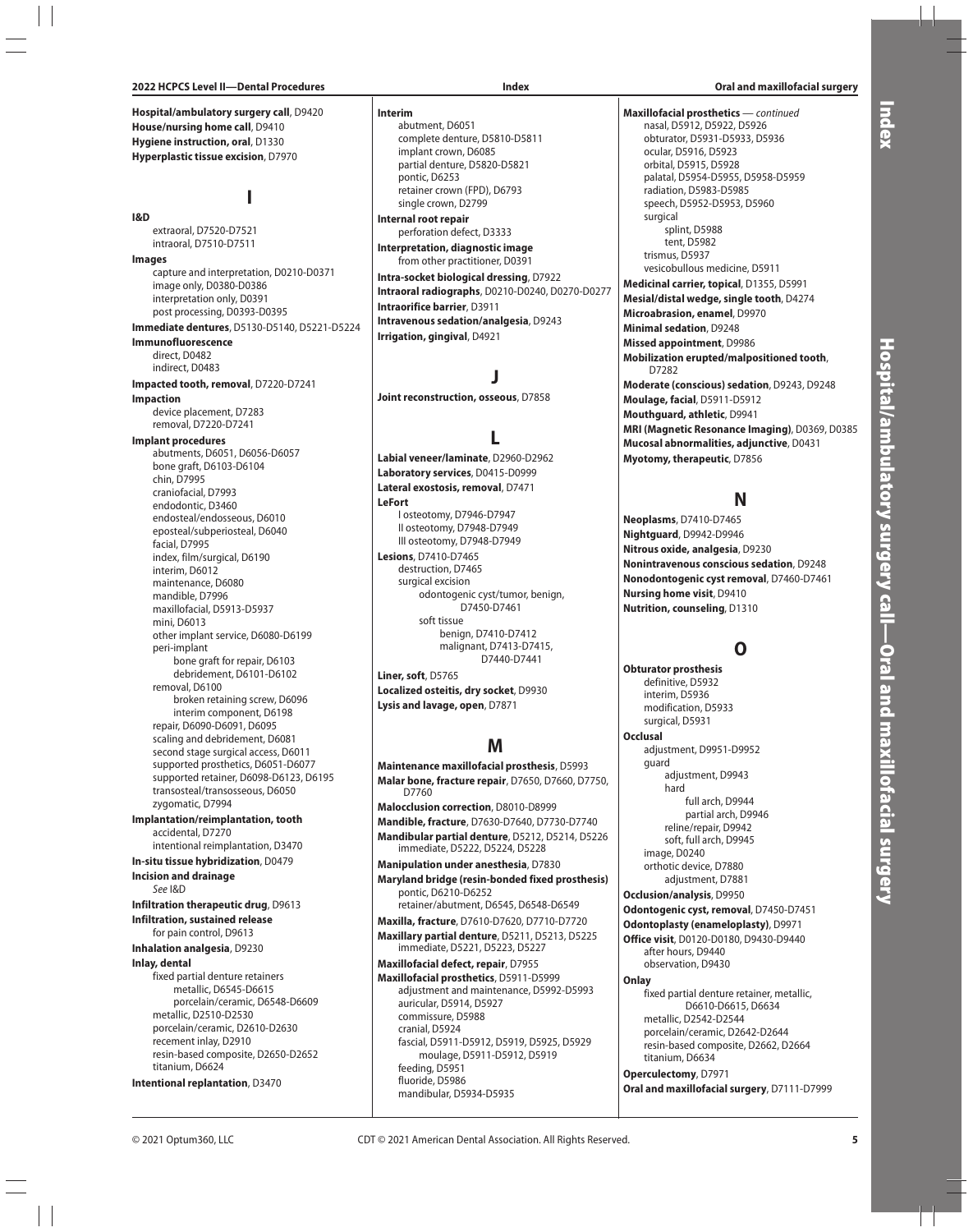**Oroantral fistula closure**, D7260 **Orthodontics** comprehensive, D8070-D8090 limited, D8010-D8040 minor, D8210-D8220 other examination or treatment, D8660-D8670, D8690 periodic treatment visit, D8670 retainer adjustment, D8681 recementing, D8698-D8699 repair, D8701-D8702 replacement, D8703-D8704 **Orthotic appliance**, D7880 **Osseous surgery, graft**, D4260-D4264 **Ostectomy**, D7550 **Osteitis, localized (dry socket)**, D9930 **Osteoplasty**, D7940 **Osteotomy** mandibular, D7941, D7943, D7945 segmented/subapical, D7944 **Overdenture** complete mandibular, D5863 maxillary, D5865 partial mandibular, D5864 maxillary, D5866

# **P**

supported by implant fixed, D6114-D6117 removable, D6110-D6113

**Palliative treatment, emergency**, D9110 **Panoramic x-ray**, D0330, D0701 **Partial dentures** implant/abutment supported, D6112-D6113, D6116-D6117 interim, D5820-D5821 lower, D5212, D5214, D5222, D5224, D5226, D5227 pontics, fixed, D6205-D6253 rebase, D5711, D5721, D5725 reline, D5740-D5741, D5760-D5761 repair, D5611-D5671 retainers, fixed, D6545-D6794 sectioning, fixed, D9120 upper, D5211, D5213, D5221, D5223, D5225, D5228 **Patient assessment**, D0191

**Perforation defect, repair**, D3333 **Periapical service**, D3410-D3470 x-rays, D0220-D0230 **Pericoronal excision, gingival**, D7971 **Periodontal medicament carrier**, D5995-D5996 **Periodontics**, D4210-D4999 biologic materials, D4265 crown exposure, D4230-D4321 crown lengthening, D4249 debridement, full mouth, D4355 dressing change, unscheduled, D4920 evaluation, D0180 flap apically positioned, D4245 gingival, D4240-D4241 gingivectomy/gingivoplasty, D4210-D4212 graft bone, D4263-D4264 connective tissue, D4273, D4275 autogenous, D4273, D4283 nonautogenous, D4275, D4285 with pedicle graft, D4276

**Periodontics** — continued graft — continued soft tissue, pedicle, D4270 free, D4277-D4278 irrigation, gingival, D4921 maintenance, D4910 osseous, with flap and closure, D4260-D4261 scaling and root planing, D4341-D4346 splinting, D4322-D4323 surgical revision, D4268 tissue regeneration, guided, D4266-D4267 wedge, mesial/distal, D4274 **Periradicular/apicoectomy**, D3410-D3426 without apicoectomy, D3427 **Phamacologicals**, D9610, D9630 parenteral administration single drug, D9610 two or more drugs, D9612 prescribed for home use, D9630 **Photographs, diagnostic**, D0350-D0351 **Pin retention, per tooth**, D2951 **Pit and fissure sealant**, D1351 **Plasma rich protein, autologous**, D7921 **Pontic**, D6205-D6253 indirect resin based composite, D6205 interim, D6253 metal, D6210-D6243, D6250-D6252 resin, D6250-D6252 titanium, D6214 **Post and core**, D2952-D2954, D2957 **Post removal**, D2955 **Precision attachment**, D5862, D6950 **Prefabricated crown**, D2928-D2934 **Prefabricated post and core**, D2954 each additional (same tooth), D2957 **Preparation** genetic sample, D0422 saliva samples, D0417 **Preventive**, D1110-D1575 application caries arresting medication, D1354-D1355 counseling high-risk behavior, D1321 hygiene, D1330 nutrition, D1310 tobacco, D1320 fluoride application, D1206-D1208 prophylaxis, D1110-D1120 resin restoration, D1352 sealant, per tooth, D1351, D1353 space maintenance, D1510-D1558 **Prophylaxis**, D1110, D1120 **Prosthodontic procedures** fixed, D6205-D6999 implant-supported, D6094, D6110-D6117, D6194 maxillofacial, D5911-D5999 pediatric partial denture, D6985 removable, D5110-D5999 **Pulp cap**, D3110, D3120 **Pulp capping**, D3110, D3120 **Pulp regeneration**, D3355-D3357 **Pulp sedation**, D2940 **Pulp vitality test**, D0460 **Pulpal debridement**, D3221 **Pulpal therapy, on primary teeth**, D3230-D3240

**Pulpotomy** partial, for apexogenesis, D3222 therapeutic, D3220

**Oroantral fistula closure Index 2022 HCPCS Level II—Dental Procedures**

# **R**

**Reattachment, tooth fragment**, D2921

**Radiograph**, D0210-D0395 implant index, D6190

**Recalcification (apexification)**, D3351-D3353 **Recement** crown, D2920, D6092 implant, D6093 crown, D6092 inlay/onlay, D2910 maintainer, space, D1516-D1575 post and core, cast or prefabricated, D2915 retainers, D8698-D8699 veneer, D2910 **Reconstruction, joint**, D7858 **Reduction fibrous tuberosity**, D7972 **Reimplantation, dental** accidentally evulsed, D7270 intentional, D3470 **Resin dental restoration** direct anterior, D2330-D2335 crown, D2390 posterior, D2391-D2394 veneers, D2960 indirect abutment, fixed partial denture, D6710 crown, D2710 inlay/onlay, D2650-D2664 pontic, D6205 three-quarter crown, D2712 veneers, D2961-D2962 **Restorations** amalgam, D2140-D2161 gold foil, D2410-D2430 indirect, D2949 inlay/onlay, D2510-D2664, D2981-D2982, D6600-D6634 protective, D2940 resin composite, D2330-D2394 infiltration, D2990 therapeutic, interim, D2941 **Restorative services**, D2140-D2999 **Retainers** crowns, D6710-D6794 implant/abutment supported, D6068-D6071, D6072-D6074, D6075-D6076, D6077, D6098-D6099, D6120, D6121-D6123, D6194, D6195 inlay/onlay, D6600-D6634 orthodontic, D8680, D8691-D8692 pediatric, D6985 pontics, D6205-D6253 recementation, D6930 repair, D6980 resin bonded, D6545, D6548-D6549 sectioning, D9120 **Retreatment, endodontic**, D3346-D3348 **Retrograde filling**, D3430 **Revision, tooth (surgical)**, D4268 **Ridge augmentation/sinus lift**, D7950 **Root** canal, therapy, D3310-D3353 incomplete, D3332 obstruction, D3331 planing and scaling, D4341 removal, D7140, D7250 resection/amputation, D3450 resorption, repair, D3471-D3473 surgical exposure root surface, D3501-D3503 **Rubber dam, tooth isolation**, D3910